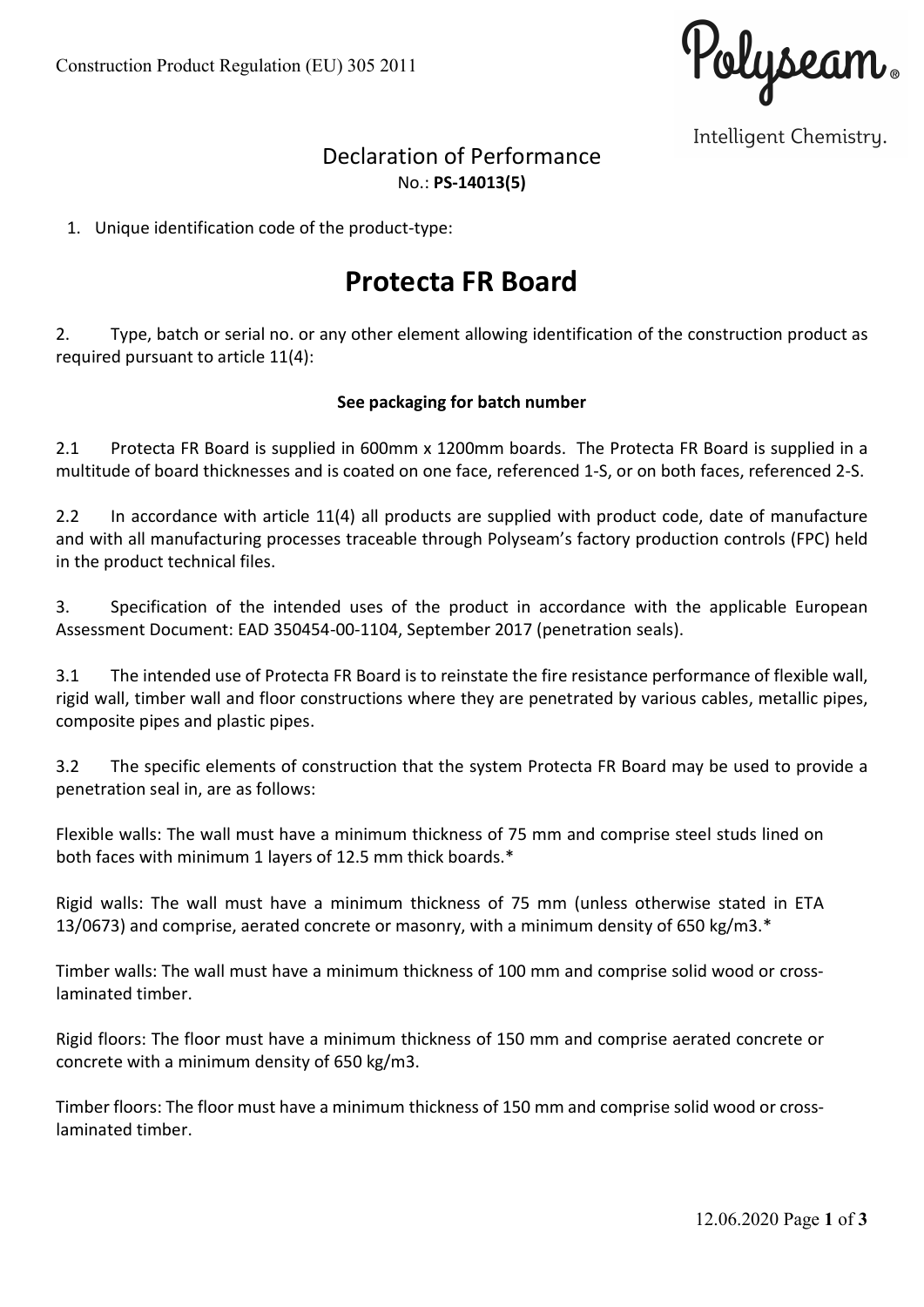The supporting construction must be classified in accordance with EN 13501-2 for the required fire resistance period.

\* minimum wall thickness is dependent on approvals specified in ETA 13/0673 Annex A.

3.3 The System Protecta FR Board may be used to provide a penetration seal with cables, cable trays, metallic pipes, composite pipes and plastic pipes, with and without insulation (for details see ETA 13/0673 Annex A). The total amount of cross sections of services (including insulation) should not exceed 60% of the penetration area. The system Protecta FR Board may be used to seal apertures in the separating element of unlimited width by 1200mm high in a wall (uninterrupted separating studs will be required at 2400 mm centres or less in flexible walls), and 2400mm by 1200 mm in a floor. The minimum permitted separation between adjacent seals/apertures is 200mm. Services should be a minimum of 25mm from seal edges. Services within the system Protecta FR Board seal do not require a minimum separation, except pipes where pipe insulation penetrates the seal and plastic pipe penetrations which must be a minimum of 30 mm from other services in the aperture. Services in floors shall be supported at maximum 250mm from the top face. Services in walls shall be supported at maximum 270mm from both faces of the wall.

3.4 The provisions made in the European Technical Assessment (13/0673) are based on an assumed working life of the Protecta FR Board of 10 years, provided that the conditions laid down in the product datasheet for the packaging/transport/ storage/installation/use/repair are met the assumed working life of Protecta FR Board is 25 years. The indications given on the working life cannot be interpreted as a guarantee given by the producer, but are to be regarded only as a means for choosing the right products in relation to the expected economically reasonable working life of the works.

3.5 Type Y1: intended for use at temperatures below 0°C with exposure to UV and moisture but no exposure to rain. Includes lower classes Y2, Z1, Z2.

4. Name, registered trade name or registered trade mark and contact address of the manufacturer as required pursuant to article 11(5):

#### Polyseam Ltd. 15 St Andrews Road Huddersfield West Yorkshire HD1 6SB United Kingdom

5. Where applicable, name and contact address of the authorized representative whose mandate covers the tasks specified in Article 12(2):

#### Not applicable

6. System or systems of assessment and verification of consistency of performance of the construction product as set out in annex V:

### AVCP-System 1